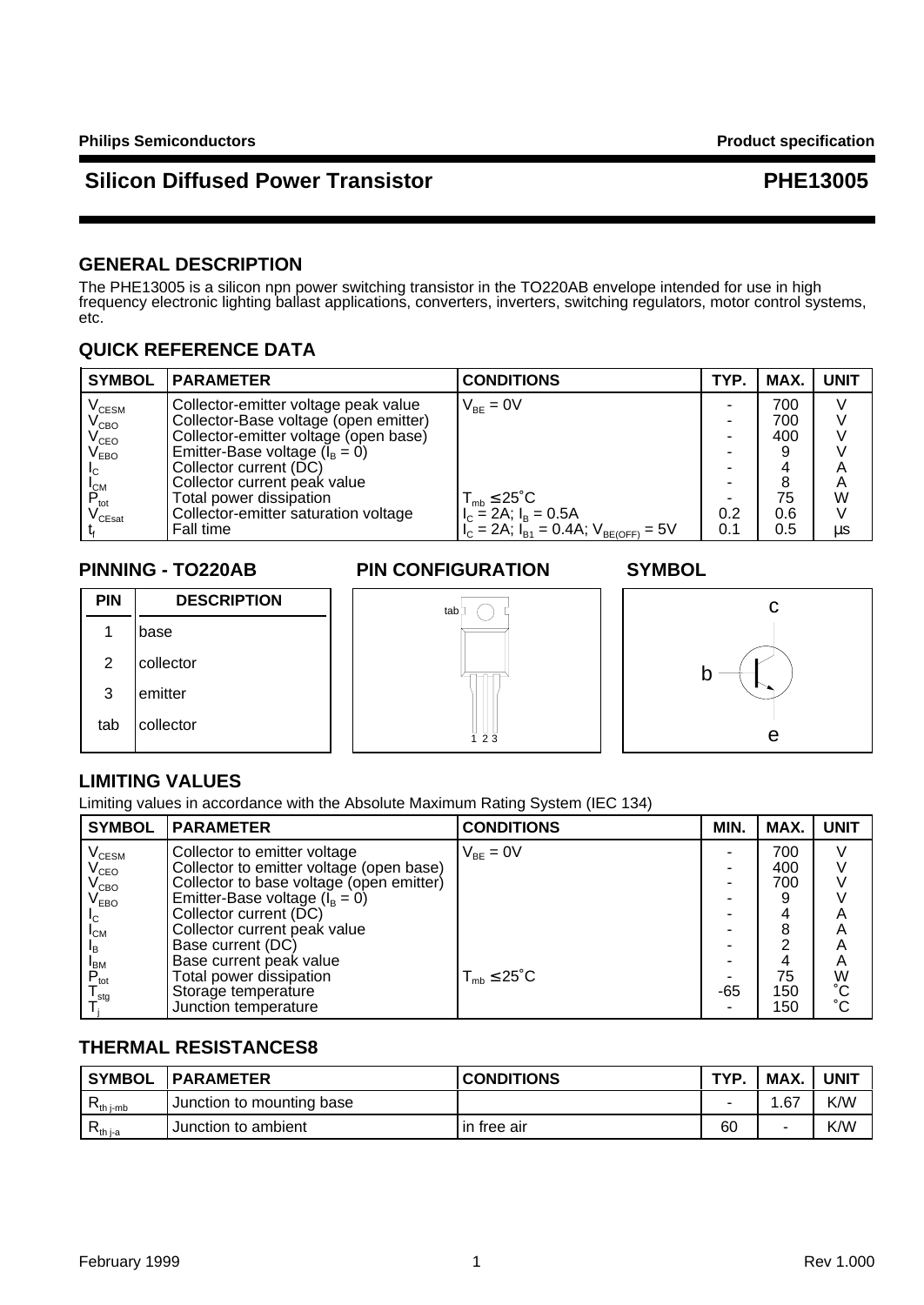# **STATIC CHARACTERISTICS**

 $T_{mb} = 25^{\circ}$ C unless otherwise specified

| <b>SYMBOL</b>                          | <b>PARAMETER</b>                       | <b>CONDITIONS</b>                                                                                                            | MIN. | TYP. | MAX. | <b>UNIT</b> |
|----------------------------------------|----------------------------------------|------------------------------------------------------------------------------------------------------------------------------|------|------|------|-------------|
| $I_{\text{CEV}}$                       | Collector cut-off current <sup>1</sup> |                                                                                                                              |      |      | 1.0  | mA          |
| $I_{CFV}$                              |                                        | $\begin{array}{l} V_{BE(off)} = -1.5 V; \ V_{CE} = V_{CESMmax} \\ V_{BE(off)} = -1.5 V; \ V_{CE} = V_{CESMmax}; \end{array}$ |      |      | 5.0  | mA          |
|                                        |                                        | $T_i = 100^{\circ}$ C .                                                                                                      |      |      |      |             |
| <b>IEBO</b>                            | Emitter cut-off current                | $V_{EB} = 9V$ ; $I_C = 0A$                                                                                                   |      |      |      | mA          |
| $V_{\text{CEOsust}}$                   | Collector-emitter sustaining voltage   | $I_B = 0A$ ; $I_C = 10mA$                                                                                                    | 400  |      |      |             |
| $\rm V_{CEsat}$                        | Collector-emitter saturation voltage   | $I_C = 1.0$ A; $I_B = 0.2$ A                                                                                                 |      | 0.1  | 0.5  |             |
| $\mathsf{V}_{\mathsf{C}\mathsf{East}}$ |                                        | $I_{C} = 2.0$ A; $I_{B} = 0.5$ A                                                                                             |      | 0.2  | 0.6  |             |
| $\mathsf{V}_{\mathsf{C}\mathsf{East}}$ |                                        | $I_c = 4.0$ A; $I_B = 1.0$ A                                                                                                 |      | 0.3  | 1.0  |             |
| $\mathsf{V}_{\mathsf{B}\mathsf{East}}$ | Base-emitter saturation voltage        | $I_c = 1.0$ A; $I_B = 0.2$ A                                                                                                 |      | 0.85 | 1.2  |             |
| $\mathsf{V}_{\mathsf{B}\mathsf{East}}$ |                                        | $I_c = 2.0$ A; $I_B = 0.5$ A                                                                                                 |      | 0.92 | 1.6  |             |
| $n_{FE}$                               | DC current gain                        | $V_c = 1.0$ A; $V_{CF} = 5V$                                                                                                 | 10   | 20   | 60   |             |
| $n_{\texttt{FEast}}$                   |                                        | $V_{C} = 2.0$ A; $V_{CF} = 5$ V                                                                                              | 8    | 17   | 40   |             |

## **DYNAMIC CHARACTERISTICS**

 $T_{mb}$  = 25°C unless otherwise specified

| <b>SYMBOL</b>  | <b>PARAMETER</b>                            | <b>CONDITIONS</b>                                                                                                      | TYP.        | MAX.                  | <b>UNIT</b>     |
|----------------|---------------------------------------------|------------------------------------------------------------------------------------------------------------------------|-------------|-----------------------|-----------------|
|                | Switching times (resistive load)            | $ I_{\text{Con}} = 2.0A; I_{\text{Bon}} = -I_{\text{Boff}} = 0.4A;$<br>$R_{\text{L}} = 75\Omega; V_{\text{CC}} = 250V$ |             |                       |                 |
|                | Turn-off storage time<br>Turn-off fall time |                                                                                                                        | 2.7<br>0.3  | 4<br>0.9              | μs<br>μs        |
|                | Switching times (inductive load)            | $ I_{\text{Con}} = 2.0$ A; $I_{\text{Bon}} = 0.4$ A; $L_{\text{B}} = 1 \mu$ H;<br>$-V_{\text{BE(off)}} = 5V$           |             |                       |                 |
|                | Turn-off storage time<br>Turn-off fall time |                                                                                                                        | 1.2<br>0.1  | 2<br>0.5              | μs<br><b>us</b> |
|                | Switching times (inductive load)            | $ I_{Con} = 2.0A; I_{Bon} = 0.4A; L_B = 1 \mu H;$<br>- $V_{BEC(eff)} = 5V; T_i = 100°C$                                |             |                       |                 |
| ւ <sub>s</sub> | Turn-off storage time<br>Turn-off fall time |                                                                                                                        | 1.4<br>0.16 | $\overline{4}$<br>0.9 | μs<br><b>us</b> |

**<sup>1</sup>** Measured with half sine-wave voltage (curve tracer).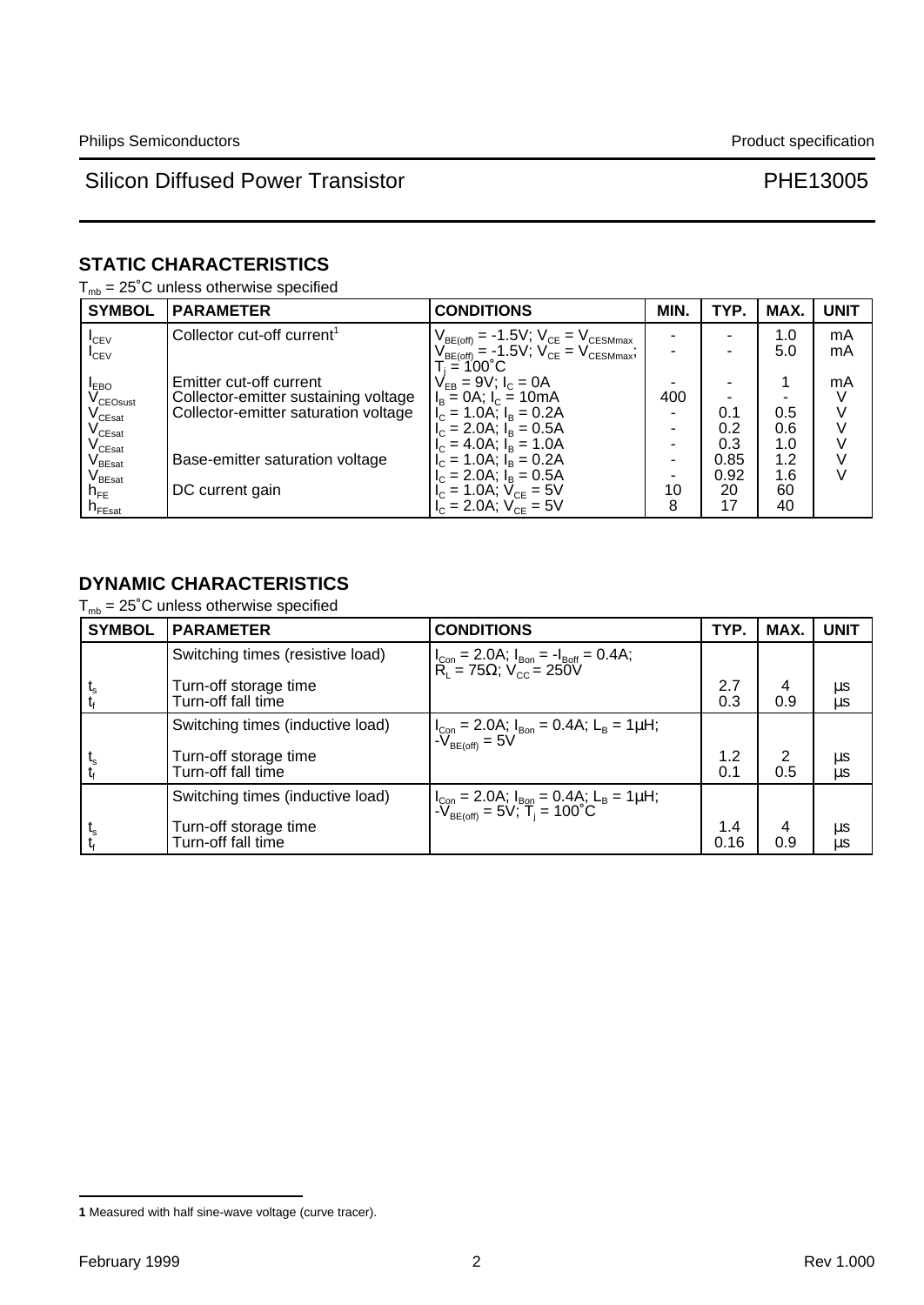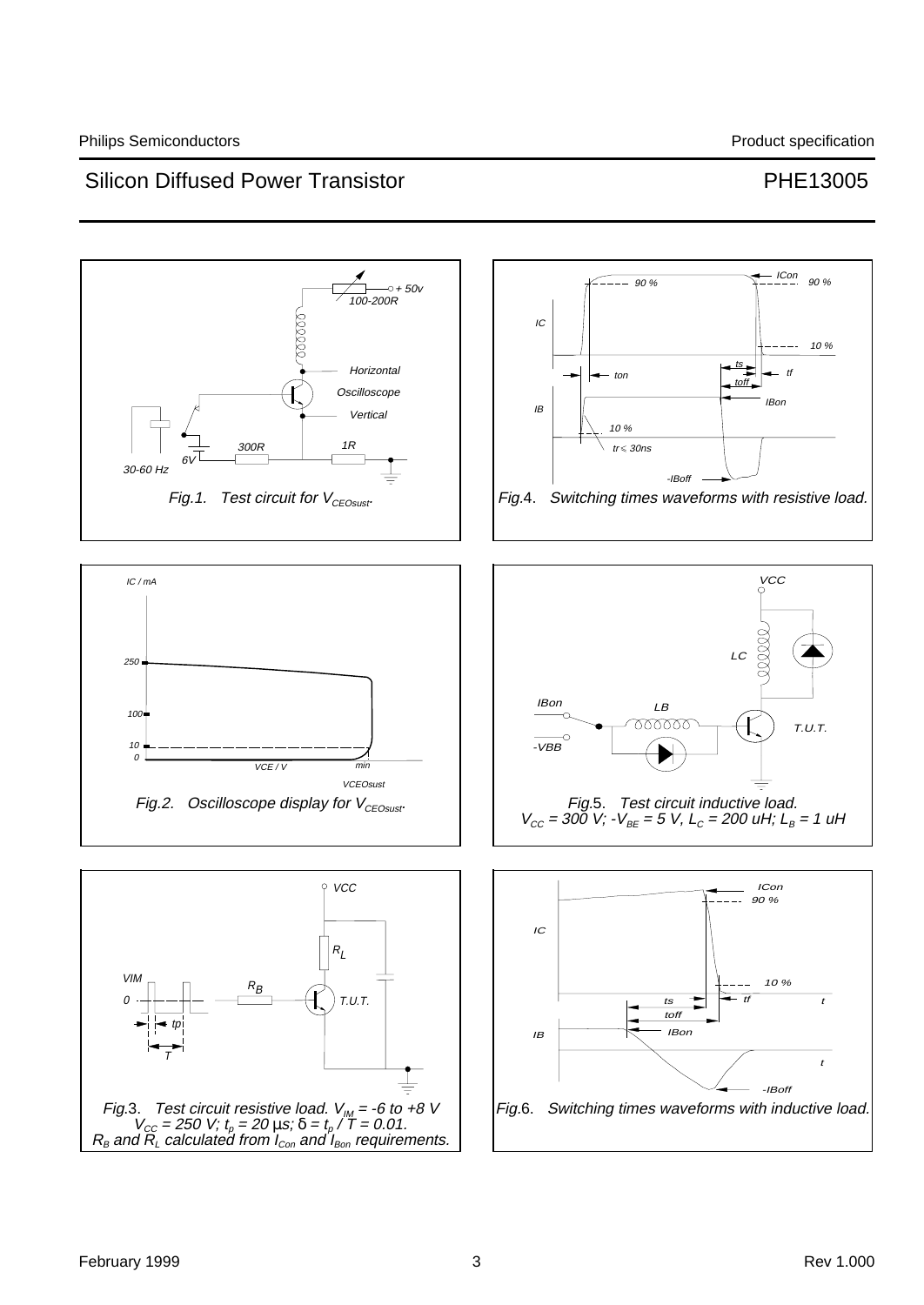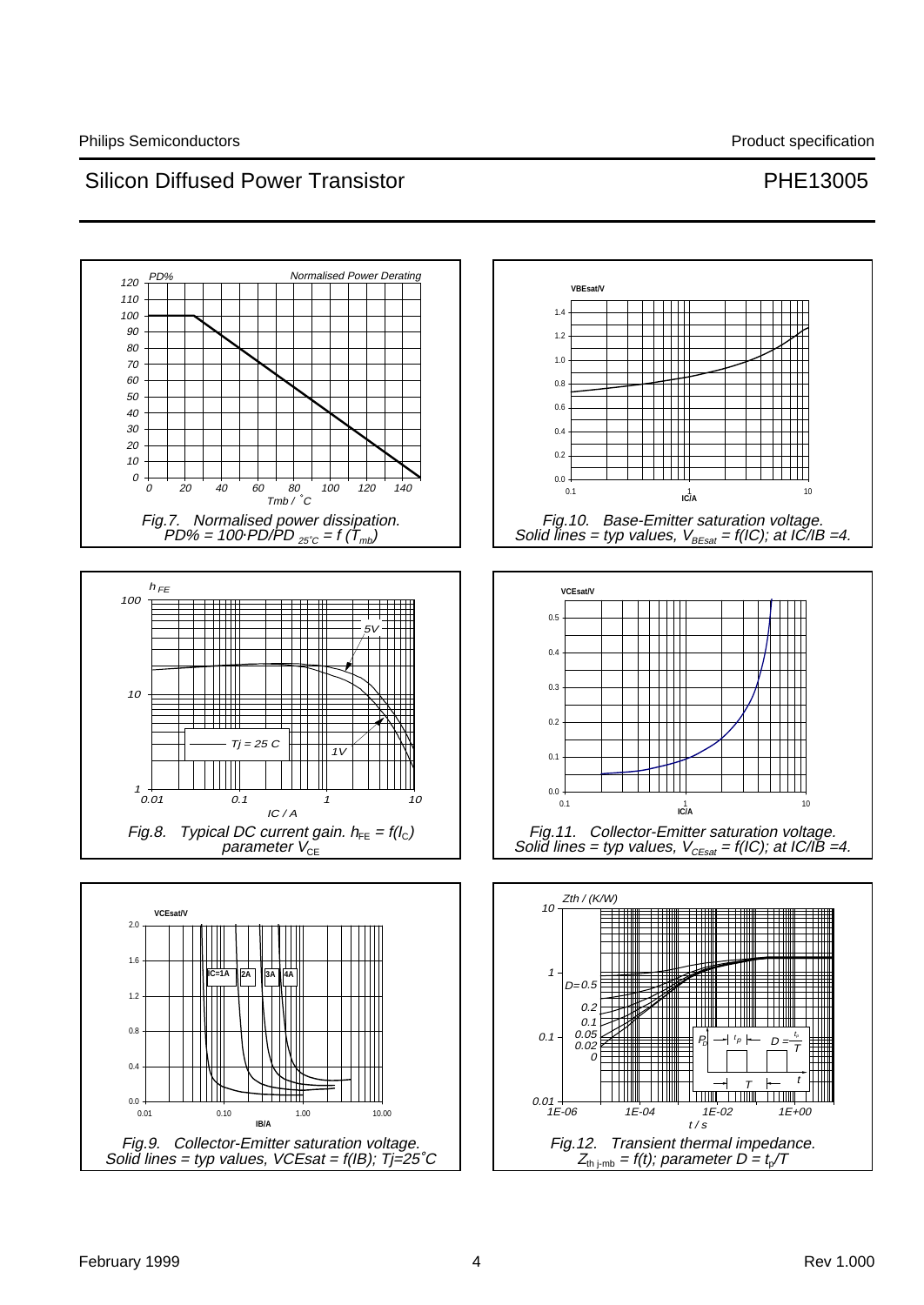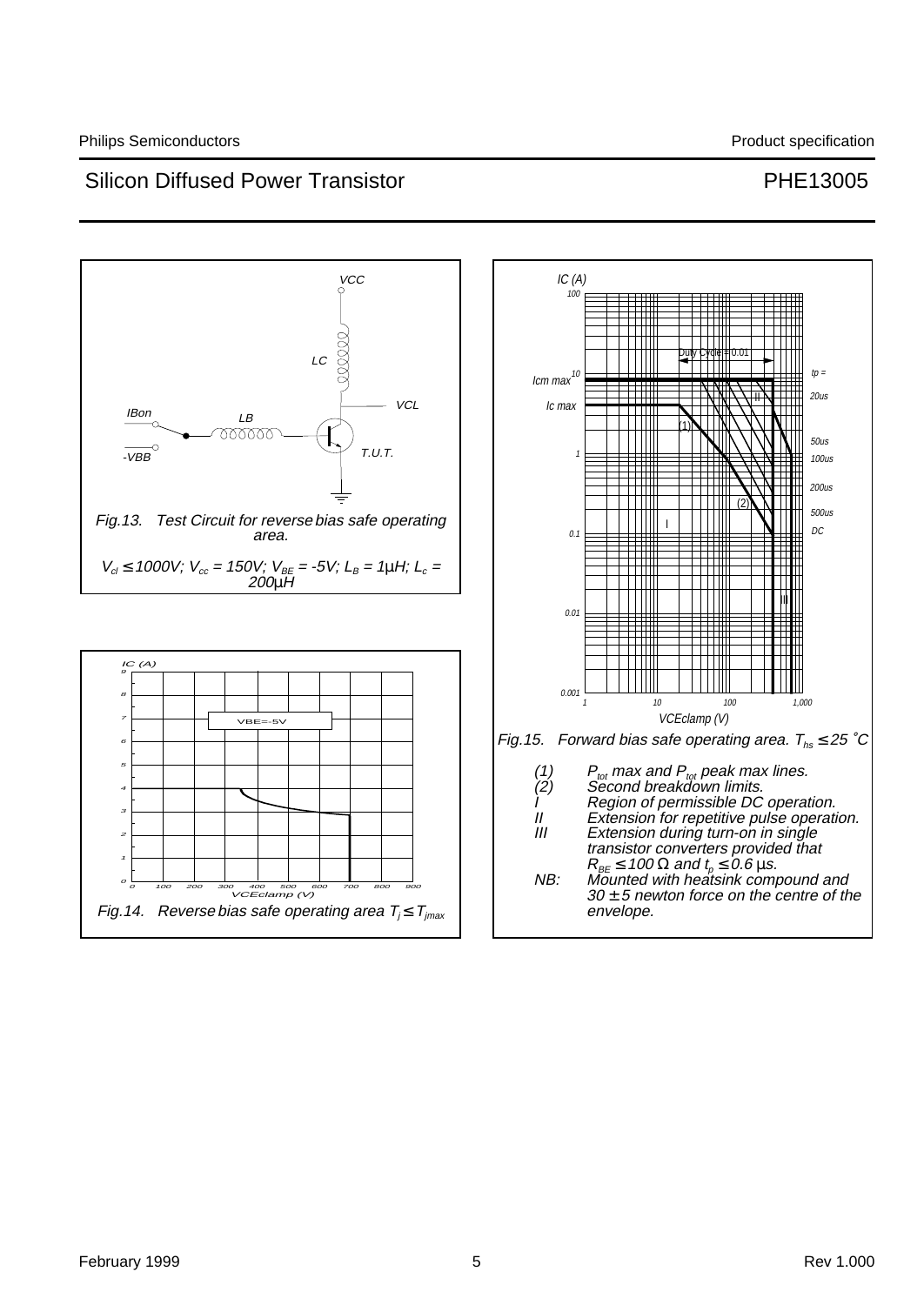# **MECHANICAL DATA**



### **Notes**

1. Refer to mounting instructions for TO220 envelopes.

<sup>2.</sup> Epoxy meets UL94 V0 at 1/8".